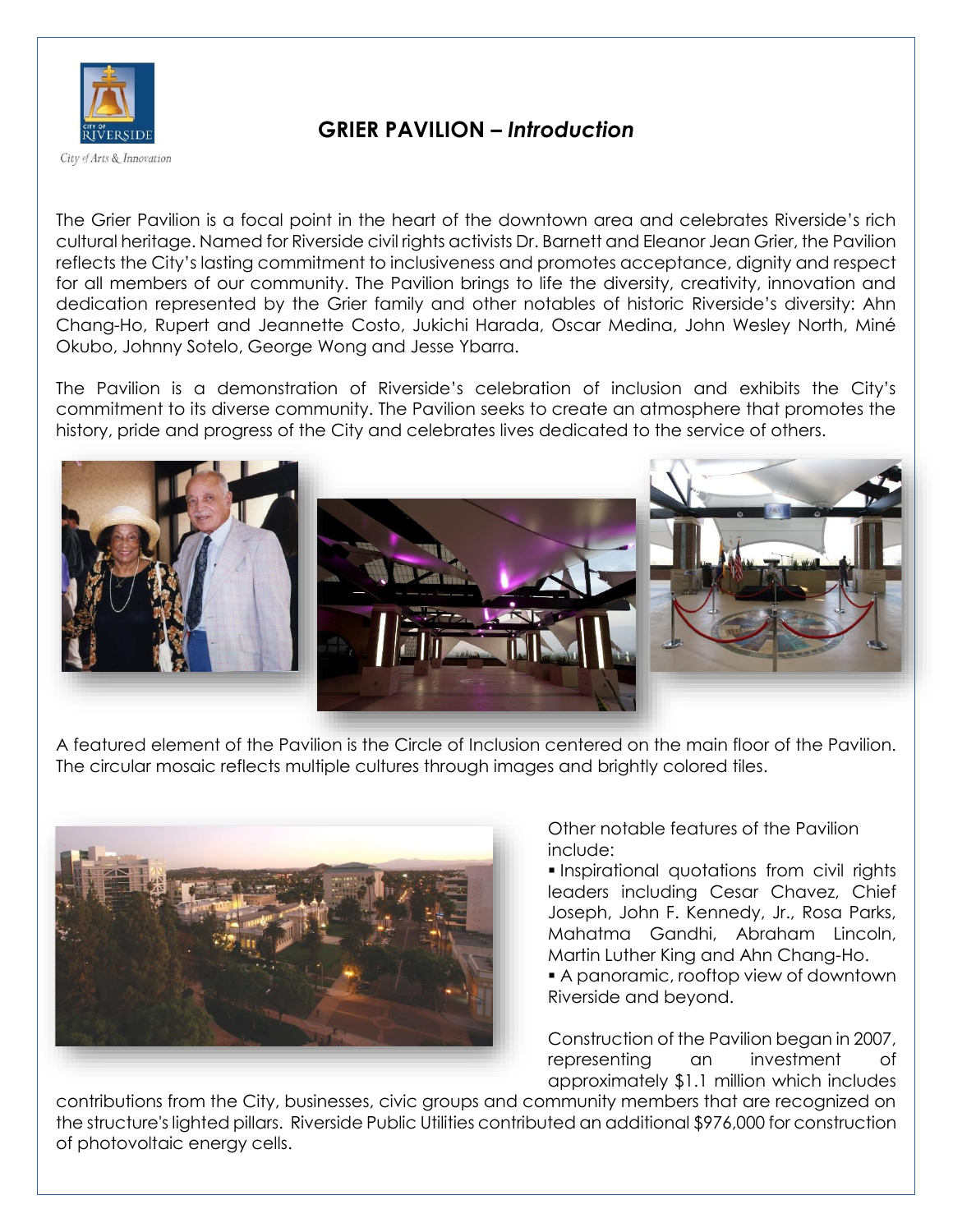## **GRIER PAVILION –** *Criteria for Use & Reservation Guidelines*

#### **Criteria for Use**

**Permitted Uses:** Permitted uses include, but are not limited to the following:

- Use by the Mayor and City Council for the purpose of addressing issues or celebrating matters of a municipal nature with community impact;
- Use by City government to carryout City business or celebrate city events;
- Use by other levels of government to address issues relating to the City of Riverside; and
- Use by non-profit and community-based organizations that offer a program or service that is sponsored or endorsed by the City of Riverside.

**Non-Permitted Uses:** The Pavilion may not be used for event such as weddings, or other private parties and political (e.g. partisan, non-partisan, etc.) events.

**Availability:** The Pavilion is available for reservation Monday through Friday between the hours of 8:00 am and 10:00 pm.

**Capacity:** The applicant/facility user is restricted to no more than 200 guests, which also reflect adjacent restroom capacity. Seating capacity is 180 guests.

#### **RESERVATION GUIDELINES**

**Security Deposit:** If your event meets the Criteria for Use noted above and is approved by the City, there is no facility fee associated with use of the Pavilion. A deposit of \$500 is required to secure your reservation and must be submitted with your completed Reservation Request Form and signed Applicant Agreement. Please be advised that your event date is not secured until your Security Deposit is received. Any repairs or special cleaning necessary after your event, and any Additional User Fees incurred, will be deducted from your Security Deposit or you will be billed.

**Set-Up:** A Set-Up Fee will be charged to the applicant/facility user requesting the use of table and chair equipment. Applicant/facility user will be restricted to the use of table and chair equipment provided by the City at the venue. For a full listing of City table and chair equipment please see the "Table & Chair Equipment" section. Set-Up Fees are further addressed in the "Additional User Fees" section.

*Site Supervisor:* Site Supervisors are responsible for ensuring that use of the Pavilion remains, at all times, fully consistent with all requirements, to include the Riverside Municipal Code. Site Supervisor Fees are further addressed in the "Additional User Fees" section.

*Audio/Visual Equipment:* The City has equipped the Pavilion with an Audio Visual System. Use of venue electronics (e.g. one (1) wireless microphone, three (3) flat panel screens, colored LED lights, etc.) is permitted; however, an audio/visual technician provided by the City must be present to operate all City-owned systems. Additional audio/visual equipment and audio/visual technician fees are further addressed in the "Additional User Fees" section.

**Security:** At least one (1) security guard must be present on the first floor during events after 5 p.m. on week-days and during times that City Hall is otherwise closed. A second City-provided security guard may be needed depending on the event timing on the 7<sup>th</sup> floor lobby. Security Fees are further addressed in the "Additional user Fees" section.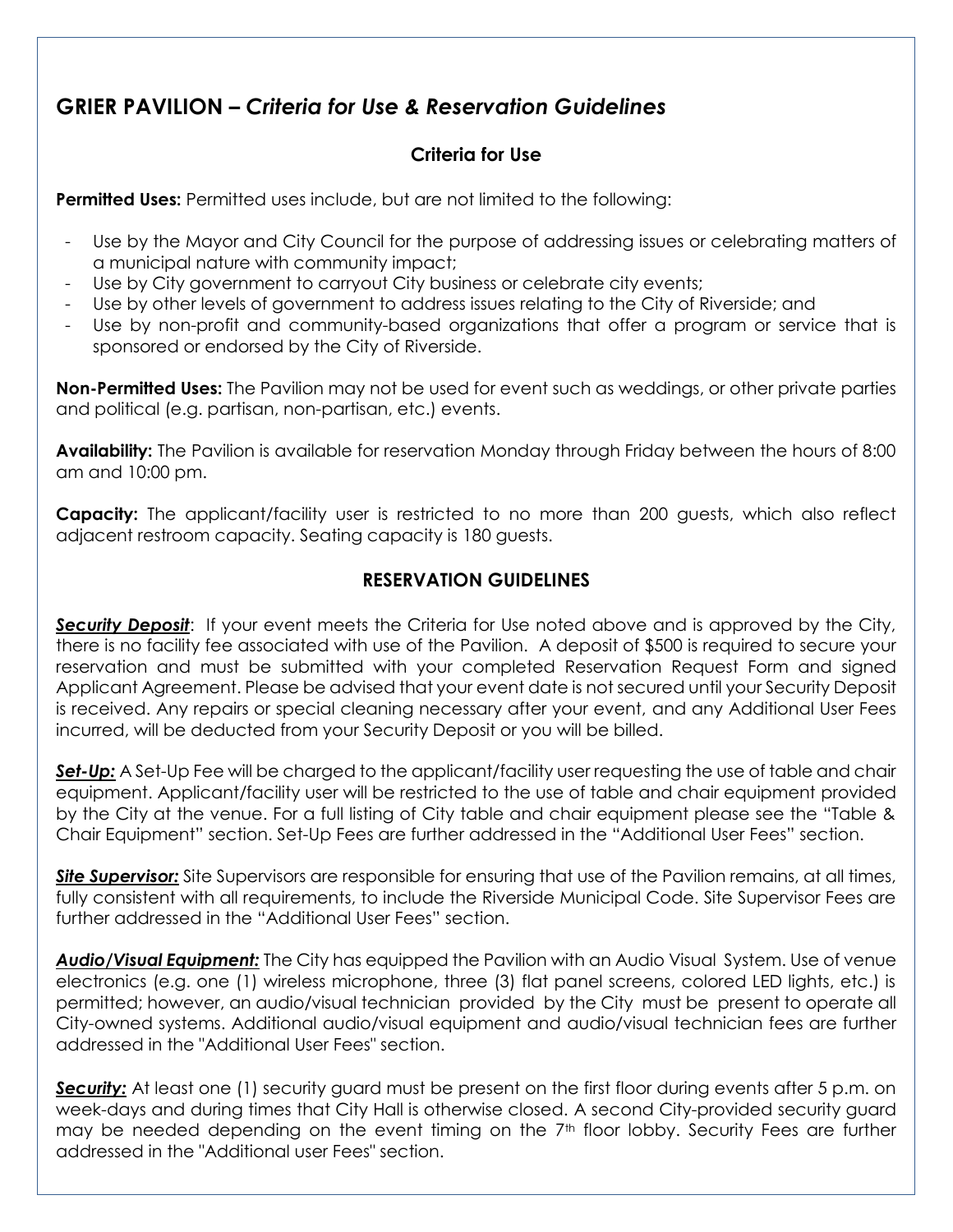**Liability Insurance & Indemnification:** Applicant/facility users will need to provide a Certificate of Insurance if deemed necessary based on the type of event. All events where alcohol is present will require the applicant/facility user to provide a Certificate of Insurance with host/liquor liability. Applicant/facility user other than City Departments will be required to sign a Waiver of Liability which fully indemnifies the City against any claims associated with the organization's use of the facility.

*Inclement Weather Plans:* The Pavilion is an outdoor venue and inclement weather may interrupt your event. When inclement weather is threatening to occur, it is highly recommended that you plan for an alternate location for your event.

*First Floor Cafe:* The First Floor Cafe in the lobby of City Hall may also be used as an alternate location for events held after 5 p.m. on weekdays. Please be advised that when using the Cafe as an alternate location, cafe tables will be used to set up your event. Use of the Cafe as an alternate location will also be dependent on the anticipated attendance for your event. When using the Cafe as an alternate location for your event, the use of plasma screens and rotating colored LED lights will not be available.

*Publicity/Promotions Restrictions:* Advertising for non-City events shall make it clear that the location is the Grier Pavilion, but that the event is not sponsored by the City. Decoration shall be approved by the proper City Staff and may not include signage, banners or posters.

**Parking:** City parking is metered between the hours of 8 a.m. and 5 p.m. on weekdays. Please refer to the Parking Facilities in Downtown Riverside map (attached) for locations of City parking lots and structures.

*Loading/Unloading & Deliveries:* Access will be provided by the Security Guard. City staff will ensure that such activities do not unreasonably impede employee/public access to City Hall elevators and/or offices.

*Animals:* Other than Service Animals, all animals are prohibited at City Hall and the Pavilion.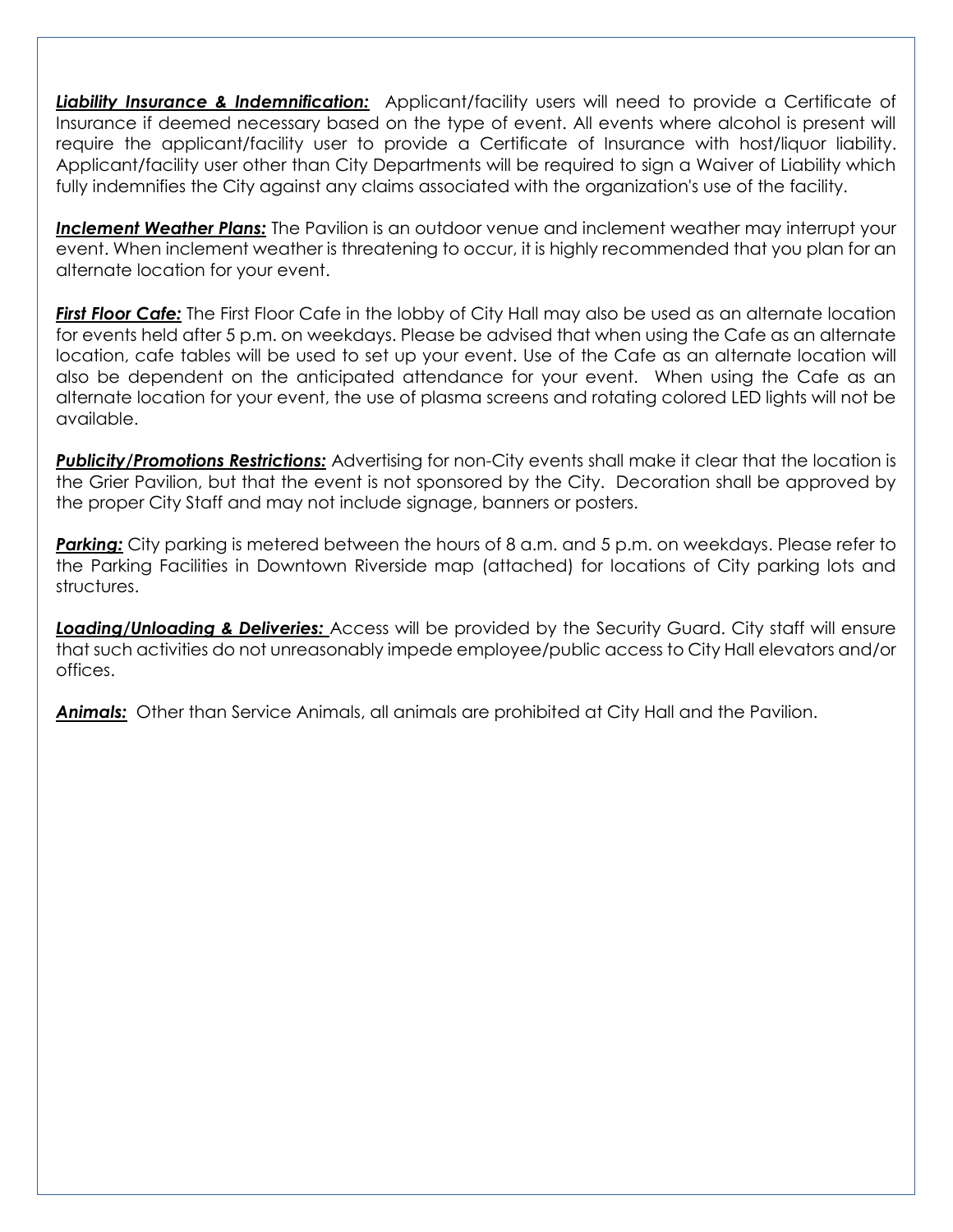#### **ADDITIONAL USER FEES**

**Security Deposit Refund:** The \$500 Security Deposit will be applied towards any Additional User Fees incurred as described below; any remaining balance will be refunded following inspection of the facility by City staff. Please allow a minimum of 30 days for processing of refund.

**Set-Up Fee:** A fee will be charged to organizations using City-provided table and chair equipment. This fee is used to cover the staff costs incurred for set-up, clean-up and tear-down of your event. Based on the attendance at your event, the following sliding scale will be used to determine the appropriate Set-Up Fee.

| <b>Event Description</b>                            | Set-Up Fee |
|-----------------------------------------------------|------------|
| Level I Set-Up (50 attendees or less)               | \$100      |
| Level II Set-Up (100 attendees or less)             | \$150      |
| Level III Set-Up (more than 100 attendees)          | \$225      |
| Bar Set-Up only (per bar – not including bartender) | \$150      |

*Site Supervisor Fee:* Applicant/facility user will incur a \$45 per hour Site Supervisor Fee, if applicable.

*Audio/Visual Technician Fee:* Use of venue electronics (e.g. one (1) wireless microphone, three (3) flat panel screens, rotating colored LED lights, etc.) will require the use of an audio/visual technician provided by the City to operate all City-owned systems. Please see the chart below for the appropriate A/V Tech Fee.

| A/V Tech Fee Description                     | A/V Tech Fee Per Hour |  |
|----------------------------------------------|-----------------------|--|
| Regular Time (Mon $-$ Fri, 8 a.m. to 5 p.m.) | \$36                  |  |
| Overtime* (Anytime outside Regular Time)     | \$54                  |  |
| Additional Wireless Microphone               | \$100                 |  |

*\*A/V Technician overtime begins at 5 p.m. regardless of event start time.* 

*Security Fee* Organizations hosting events on the Pavilion will incur a \$26 per hour per guard Security Fee prior to 7 a.m. and after 7 p.m. on weekdays and during times that City Hall is otherwise closed.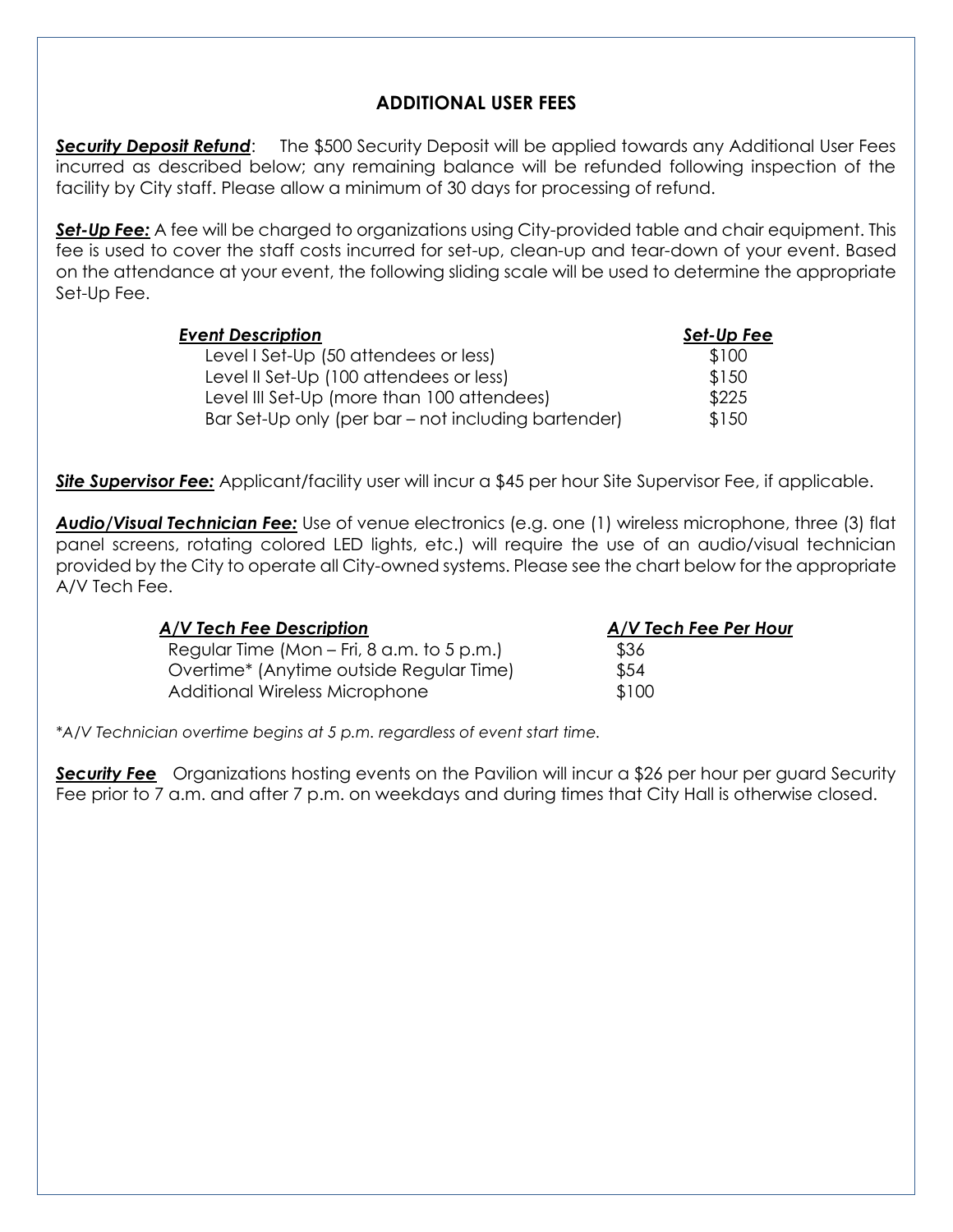# **Table & Chair Equipment**

| Quantity       | <b>Description</b>   | <b>Dimensions</b>                           |  |
|----------------|----------------------|---------------------------------------------|--|
| <b>Chairs</b>  |                      |                                             |  |
| 190            | <b>Banquet Chair</b> | N/A                                         |  |
| <b>Tables</b>  |                      |                                             |  |
| 20             | 72" Banquet Round    | 72" Diameter x 29.5" (H)                    |  |
| 10             | 36" Pedestal Round   | 36" Diameter x 42" (H)                      |  |
| $\overline{4}$ | 8' Banquet           | 30" (W) x 96" (L) x 29.5" (H)               |  |
| $\overline{2}$ | 6' Banquet           | 30" (W) x 72" (L) x 29.5" (H)               |  |
| $\overline{4}$ | Crescent/Serpentine  | 30" (W) x 60" Diameter x 29.5"              |  |
| $\overline{2}$ | Crescent/Serpentine  | 10" (W) x 60" Diameter x 12"                |  |
| $\overline{2}$ | 72" Half Round       | 72" Diameter x 29.5" (H)                    |  |
| $\overline{2}$ | 72" Rectangular Tier | $10"$ (W) $\times$ 72" (L) $\times$ 12" (H) |  |

#### **Bar Set-Up Equipment Requirements\***

– Crescent/Serpentine Table 1 – Crescent/Serpentine Tier OR – 72" Half Round – 72" Rectangular Tier

\*There is enough equipment for a total of four (4) bar set‐ups.

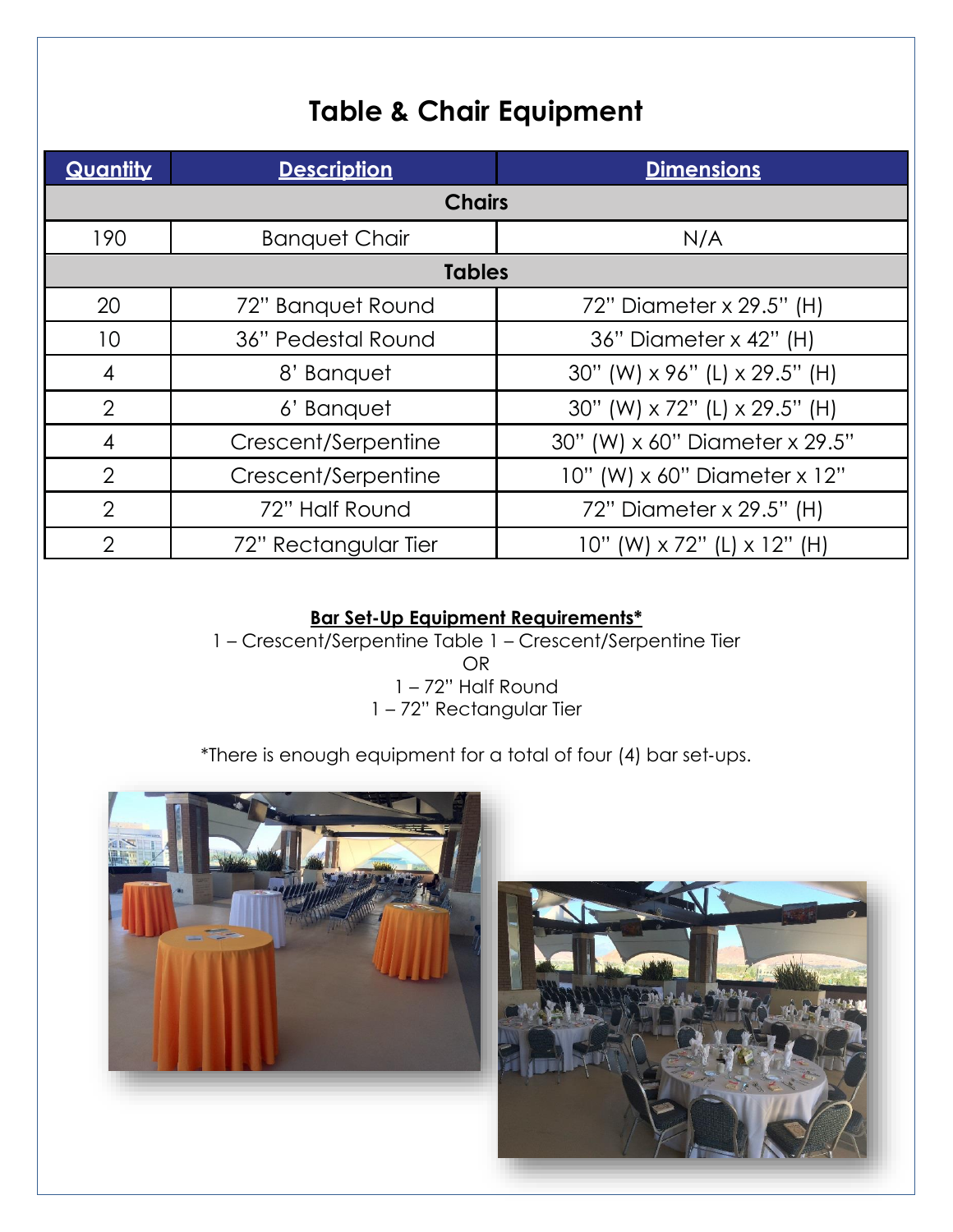# **GRIER PAVILION – Reservation Instructions**

An organization interested in hosting an event on the Grier Pavilion ("Pavilion") must first contact specialevents@riversideca.gov or (951) 826-5133 to determine availability of the venue. Upon determination of availability, a completed Reservation Request Form and \$500 Security Deposit must be submitted. The completed Reservation Request Form and \$500 Security Deposit must be submitted to the Mayor's Office no less than six (6) weeks prior to the requested event date. Reservations can be made a maximum of six (6) months in advance of the event date.

**Submission:** The complete Reservation Request Form and \$500 Security Deposit must be submitted to the Mayor's Office and can be done in-person or via US mail to:

> City of Riverside Attn: Grier Pavilion 3900 Main Street Riverside, CA 92522

**Security Deposit:** Security Deposit payments must in the form of check, money order or cashier's check made payable to the City of Riverside. Cash deposits will not be accepted. Costs incurred for set-up, security and personnel required to staff your event (Additional User Fees) will be deducted from the organizations Security Deposit prior to refund. A list of estimated Additional User Fees will be provided to the hosting organization prior to the event date. The Security Deposit, less any Additional User Fees, will be refunded if there is no damage to the facility. Please allow thirty (30) days to process the refund.

Upon receipt of the completed Reservation Request Form and \$500 Security Deposit, a hold will be placed on the requested event date/time. Staff will contact applicant to obtain additional detailed information to determine event suitability, staffing availability and conditions of approval. Staff will notify the Primary Applicant of the status of their request.

If you need additional assistance, please contact specialevents@riversideca.gov or (951) 826-5133.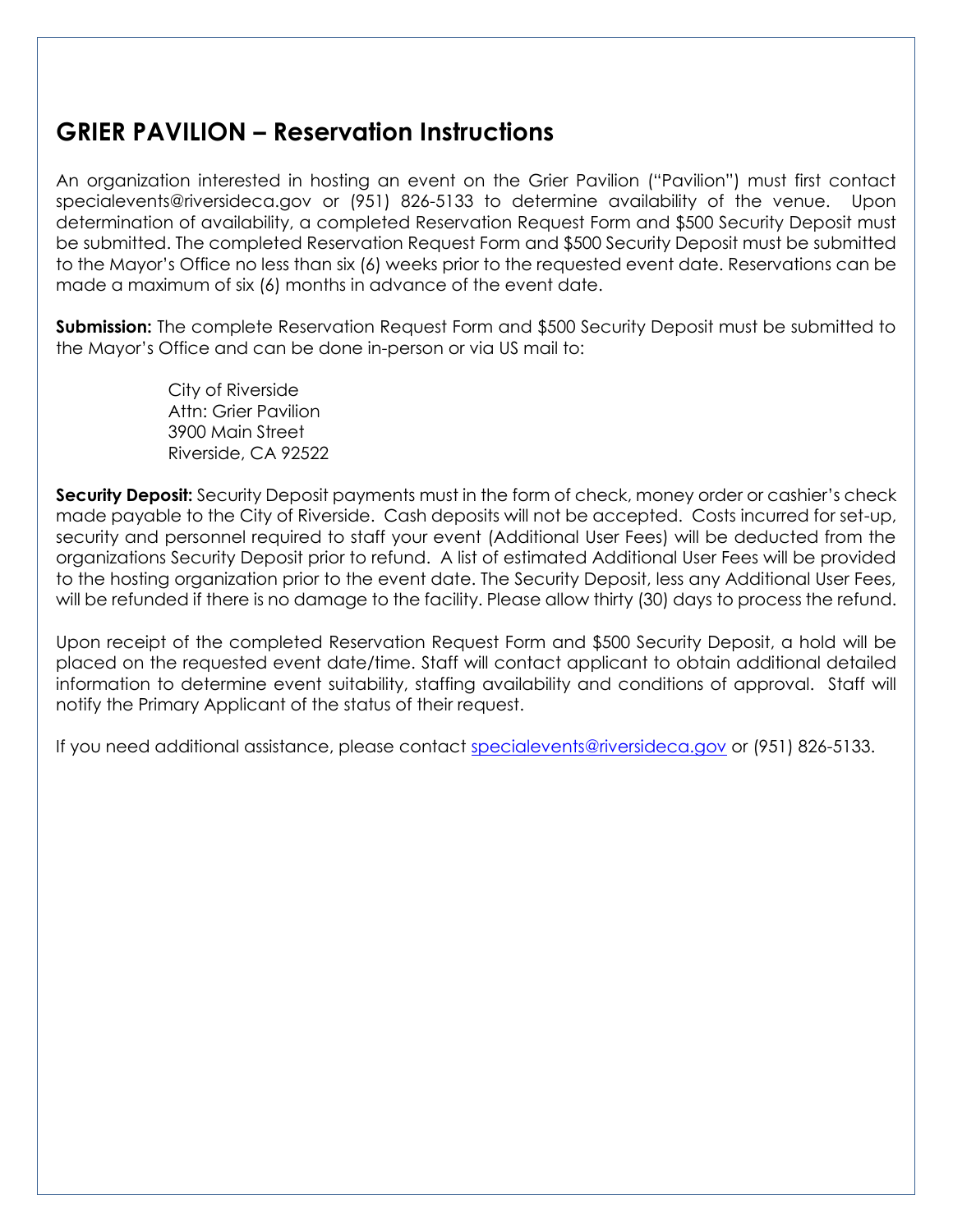|                                                             | <b>GRIER PAVILION – Reservation Form</b>               |                                                                                                                                                                                                      |  |  |  |
|-------------------------------------------------------------|--------------------------------------------------------|------------------------------------------------------------------------------------------------------------------------------------------------------------------------------------------------------|--|--|--|
|                                                             | <b>Organization Information</b>                        |                                                                                                                                                                                                      |  |  |  |
|                                                             |                                                        |                                                                                                                                                                                                      |  |  |  |
| Non-Profit Organization? YES □                              | NO <sub>1</sub>                                        |                                                                                                                                                                                                      |  |  |  |
|                                                             |                                                        |                                                                                                                                                                                                      |  |  |  |
|                                                             |                                                        |                                                                                                                                                                                                      |  |  |  |
|                                                             |                                                        |                                                                                                                                                                                                      |  |  |  |
|                                                             |                                                        |                                                                                                                                                                                                      |  |  |  |
|                                                             |                                                        |                                                                                                                                                                                                      |  |  |  |
|                                                             |                                                        |                                                                                                                                                                                                      |  |  |  |
|                                                             |                                                        |                                                                                                                                                                                                      |  |  |  |
|                                                             | <b>Event Information</b>                               |                                                                                                                                                                                                      |  |  |  |
|                                                             | (Date)<br>(Day of Week)                                | (Event Start Time) (Event End Time)                                                                                                                                                                  |  |  |  |
| Type of Event:                                              |                                                        | □Reception □Buffet Lunch/Dinner □Meeting/Ceremony/Presentation                                                                                                                                       |  |  |  |
|                                                             |                                                        |                                                                                                                                                                                                      |  |  |  |
| Anticipated Attendance: <u>[11]</u> Anticipated Attendance: |                                                        |                                                                                                                                                                                                      |  |  |  |
| reservation of the facility.                                |                                                        | Event Set-Up*: Start time: ________________am □ pm □ End Time: _________________am □ pm □<br>*Set-up start time should be a minimum of two (2) hours prior to your event start time to ensure proper |  |  |  |
| Food/Beverage Service Requested:                            | $YES$ $\square$                                        | NO <sub>1</sub>                                                                                                                                                                                      |  |  |  |
| Audio/Visual Needs:                                         | $\square$ Wireless Microphone $\square$ PowerPoint/DVD | $\Box$ Lights                                                                                                                                                                                        |  |  |  |
|                                                             |                                                        |                                                                                                                                                                                                      |  |  |  |
|                                                             |                                                        | *Other options may not be compatible with existing equipment.                                                                                                                                        |  |  |  |
|                                                             |                                                        |                                                                                                                                                                                                      |  |  |  |
|                                                             |                                                        |                                                                                                                                                                                                      |  |  |  |